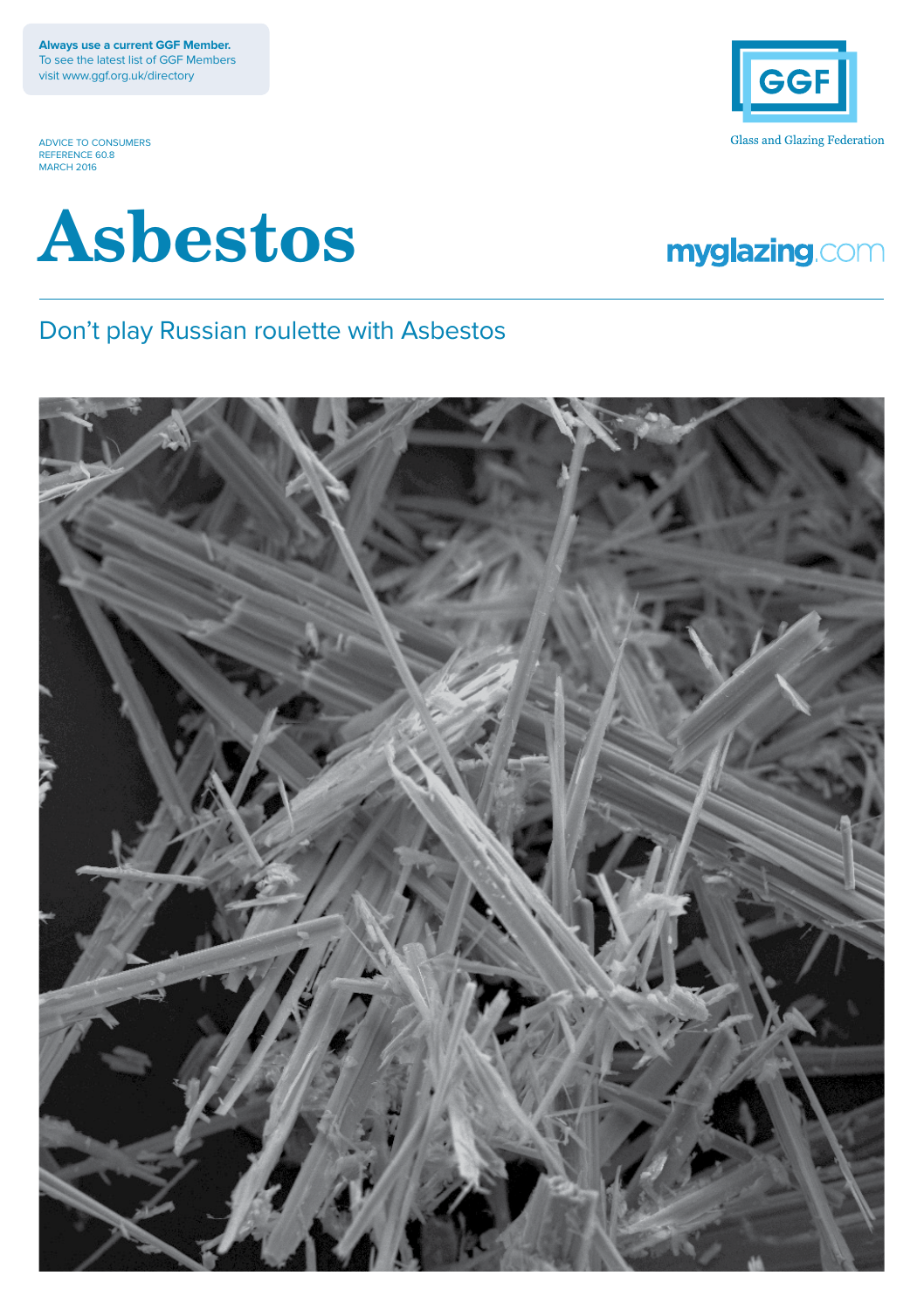# **known facts**

# **Some little Where is it found?**

## **What are the dangers?**

- Asbestos is a naturally occurring fibrous silicate mineral.
- It's been used for over 4,000 years.
- During the 1st Century AD, both Romans and Greeks observed that slaves weaving asbestos cloth were affected by sickness of the lungs.

Despite being a health risk asbestos was found to have very desirable physical properties. It was a good tensile material which was resistant to fire, heat, electrical and chemical damage. It also had a variety of uses in the home such as adhesive in flooring tiles, acoustic pads for stainless steel sinks and toilet cisterns.

In building construction up until the mid-1990s it was often used in fireproofing roofing, insulating board (early version of plasterboard) guttering, rainwater pipes and soffit boards. In 2010 the **British Lung Foundation** calculated that some 14 million homes were built when asbestos was being used as a building material. Its use in construction has been banned since November 1999.

Although extremely rare, cases have been reported of board containing asbestos being found in buildings completed after this time.

Generally, asbestos is only a risk if you disturb or damage it and fibres are released into the air. However, poorly maintained board containing asbestos can expose householders and those working on buildings to asbestos fibres.

If poorly managed, asbestos removal can leave householders and those removing asbestos materials with serious health problems. Inhalation of asbestos fibres exposes you to health risks which can lead to lung-related diseases such as:

**Asbestosis:** Fibrosis/scarring of the lungs, which is irreversible.

**Lung cancer:** Identical to that caused by smoking. The risk of lung cancer substantially increases if the exposed person is also a smoker.

**Mesothelioma:** A specific cancer of the inner lining of the chest wall or abdominal cavity.

NB: These diseases have a long latency period (15–30 years).



For further information on these diseases please visit **British Lung Foundation** at **www.blf.org.uk**

Asbestos can be found in any building built before the year 2000 and causes around 5,000 deaths every year. **Health and Safety Executive's** website has extensive information on asbestos and how to manage the risks associated with it **www.hse.gov.uk/asbestos**

Management of asbestos is governed by the Control of Asbestos Regulations 2012. Within these regulations are very strict legal requirements regarding the safe removal and disposal of materials containing asbestos.



Insulating board made using asbestos More insulating board made using asbestos A cement downpipe made with 10-15% asbestos The soffit board is the horizontal board tucked away under the vertical fascia board, which is the long straight board that runs along the lower edge of the roof and often carries the guttering.